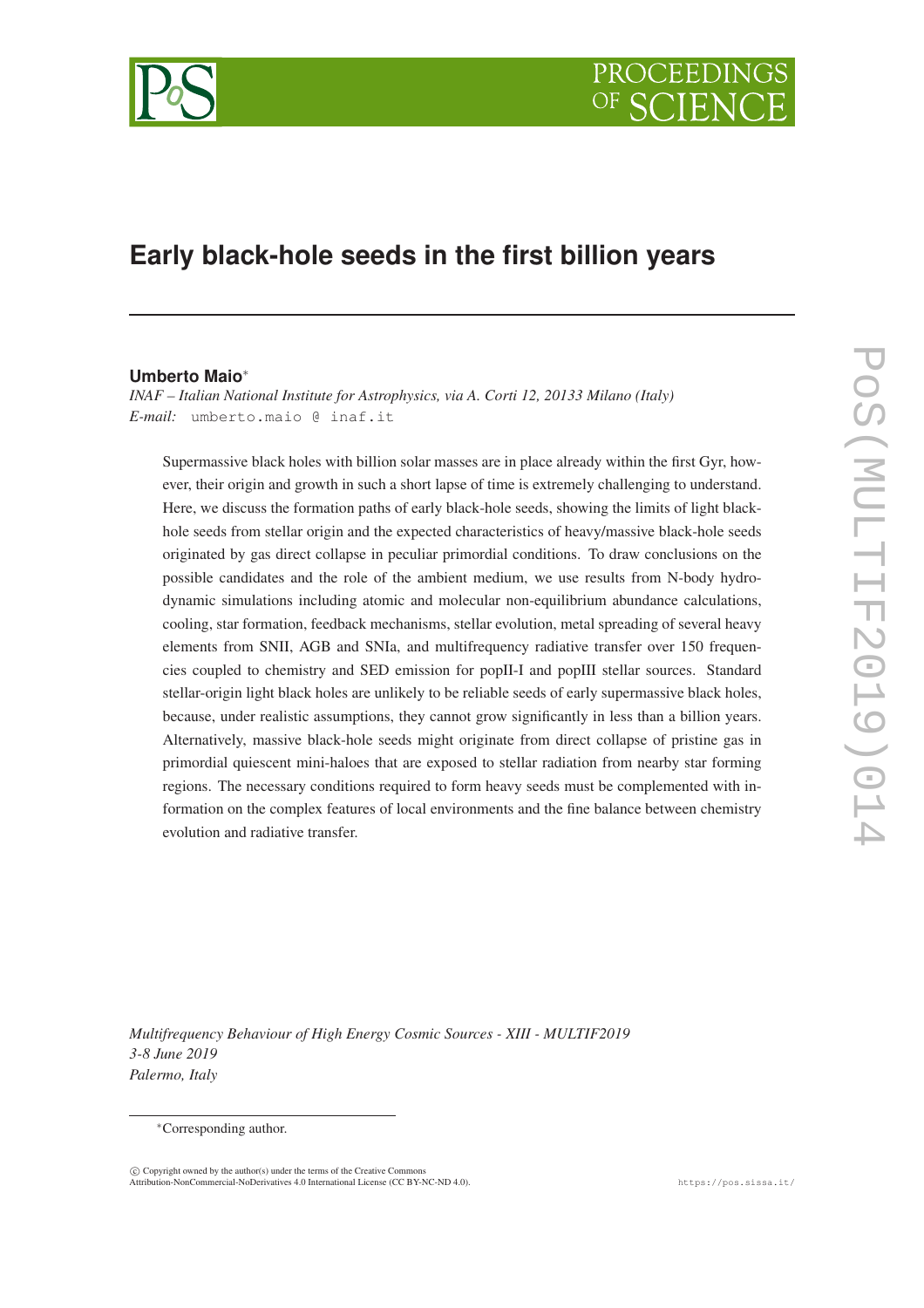# 1. Introduction

Black holes (BHs) with billion solar masses are observed up to redshifts  $z \approx 7.5$ , when the Universe was only about 0.7 Gyr old [Fan et al.(2001), Mortlock et al.(2011), Bañados et al.(2018)]. These evidences make the birth of the first supermassive black holes (SMBHs) one of the most striking events in the first billion years. However, how such large objects could form and grow in such a short lapse of time is extremely challenging to understand. The role of the environment in which these extreme objects appear is an unknown issue, as well as the role of the first primordial stellar populations injecting UV photons in the early intergalactic medium (IGM). In fact, it is still debated whether the origin of SMBHs should be linked to 'light' stellar-origin BH seeds (with masses  $\sim 1$ -10<sup>2</sup>M<sub>☉</sub>) or to 'heavier' massive BH seeds (with masses  $\sim 10^4$ -10<sup>6</sup>M<sub>☉</sub>) [Rees(1984)]. Furthermore, it is difficult to predict under which physical conditions these seeds could be born, how they relate to nearby structure formation episodes and what the interplay with the ongoing feedback processes is.

The first baryonic structures are supposed to be born in small primordial dark-matter haloes hosting molecular evolution, star formation and metal pollution. Primordial haloes are expected to be  $H_2$ -rich, hence the pristine gas they host can cool and fragment, producing the first population III (popIII) stars, the first stellar black holes and the first heavy elements in cosmic history. Metal spreading is then responsible for increasing the cooling capabilities of nearby regions [Maio et al.(2007)], while the emitted UV photons can ionise the IGM totally or partially depending on stellar masses and explosion energies. Given that stellar populations described by different initial mass functions (IMFs) produce different amounts of BH remnants, metal spreading and ionizing photons, the actual IMF in star forming regions at different epochs influence significantly BH formation and growth. Indeed, stellar populations described by conventional Salpeter-like IMFs will produce stellar BHs mostly in the mass range  $1-10M_{\odot}$  after a few  $10^{7}$  yr from their formation time. Top-heavy IMFs, instead, will lead to the formation of more massive stars and BHs with masses of the order of  $\sim 10^2 M_{\odot}$ . Metal enrichment is also going to change drastically depending on the original IMF, with typical yields ranging from a few per cent in the Salpeter-like case up to 50% in the top-heavy case. Furthermore, the emitted photons will create a background radiation field that might ionise and/or dissociate  $H_2$  molecules around star forming regions. The strength of radiation as well as the shape and extension of the impacted regions will depend on the stellar mass range expected by different IMFs. This is particularly important when addressing the effects of stellar evolution on the chemical and thermal conditions of the cosmic medium. Indeed, pristine gas in early mini-haloes illuminated by UV radiation might keep an atomic state around  $10^4$ K, be prevented from cooling and eventually collapse directly into a massive BH, forming a so-called direct-collapse BH (DCBH).

To shed light on the seeds of SMBHs, it is crucial to study thermal, chemical and radiative properties of cosmic structures during cosmological epochs. For a complete picture, it is necessary to follow gravity and hydrodynamics coupled to molecule formation and metal production from stellar evolution. Indeed, (i) molecules lead the first gas collapsing events in primordial pristine gas; (ii) metals, spread out by the first stars, increase gas cooling capabilities with their large variety of atomic transitions influencing subsequent structure formation; (iii) stellar evolution determines typical timescales, metal yields, photon production and BH masses. Given the high non-linearity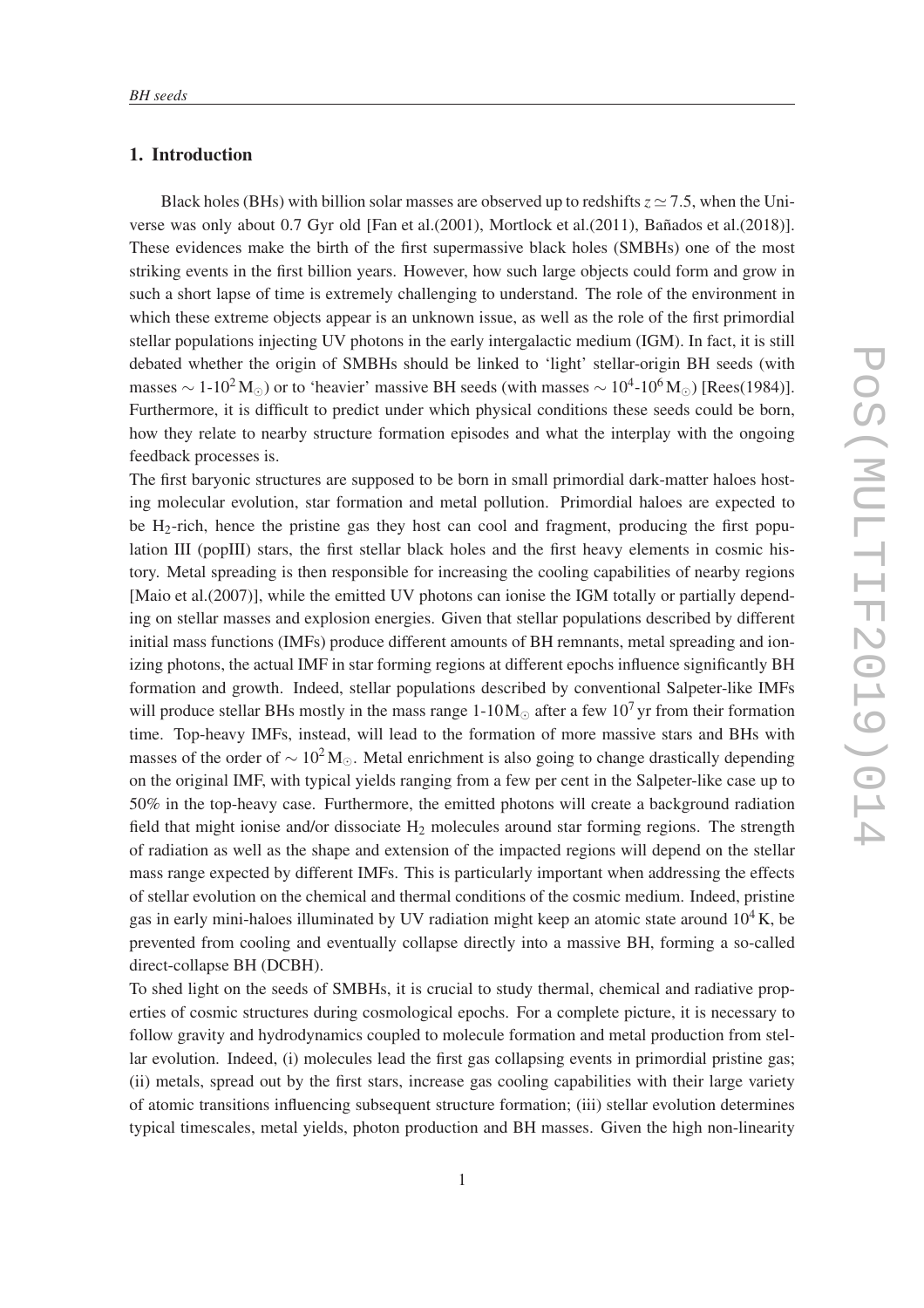of these processes, to address adequately the problem, one has to implement atomic and molecular cooling, star formation, metal enrichment from type II and type Ia supernovae (SNe), as well as AGB phases and radiative transfer (RT) in dedicated N-body hydrodynamic numerical simulations of the first Gyr.

As an example, in Fig. 1, simulated  $H_2$ -driven gas collapse and inflow from a zoom into a primordial star forming halo, as expected by numerical simulations [Maio and Tescari(2015)], is displayed. The colour code corresponds to different values of gas overdensity,  $\delta$ , during a time span of roughly 1.4 Gyr. In this period,  $\delta$  increases from values around unity or less up to  $\delta$   $>$  10<sup>3</sup> (red spot in the rightmost panel), where most of the gas mass results concentrated. In typical situations, the overdense gas clump just formed is going to cool, fragment and form stars. This is highlighted by Fig. 2 which shows how, simultaneously in the same time span, early gas clumps host first episodes of star formation accompanied by shock heating and metal enrichment in the neighbouring regions. Highly non-linear effects related to the underlying structure evolution (e.g. development of knots and filaments) are evident. In these chaotic environments, where star formation, feedback and photon production coexist, the first BHs, seeds of the observed SMBHs, can be born.

In the next, we will focus on the possible channels by which early BH seeds form and on the effects from the local environment. The work is organized as follows: in Sect. 2, we present the main features of light BH seeds, in Sect. 3, we show the path leading to the formation of heavy BH seeds, while in Sect. 4, we summarise and conclude.



Figure 1: Simulated H<sub>2</sub>-driven gas collapse and inflow of a primordial star forming halo displayed through the projection of gas overdensity,  $\delta$ , on a 128  $\times$  128 pixel grid. The region corresponds to 600 kpc (comoving) at redshift  $z \approx 7$  and the following 0.4, 0.8 and 1.4 Gyr, respectively, from left to right.



Figure 2: Simulated star formation and stellar-origin BH generation in a primordial star forming halo displayed through the projection of gas overdensity,  $\delta$ , on a 128×128 pixel grid. The region corresponds to 1000 kpc (comoving) at  $z \approx 7$  over 1.4 Gyr time evolution, as in Fig. 1.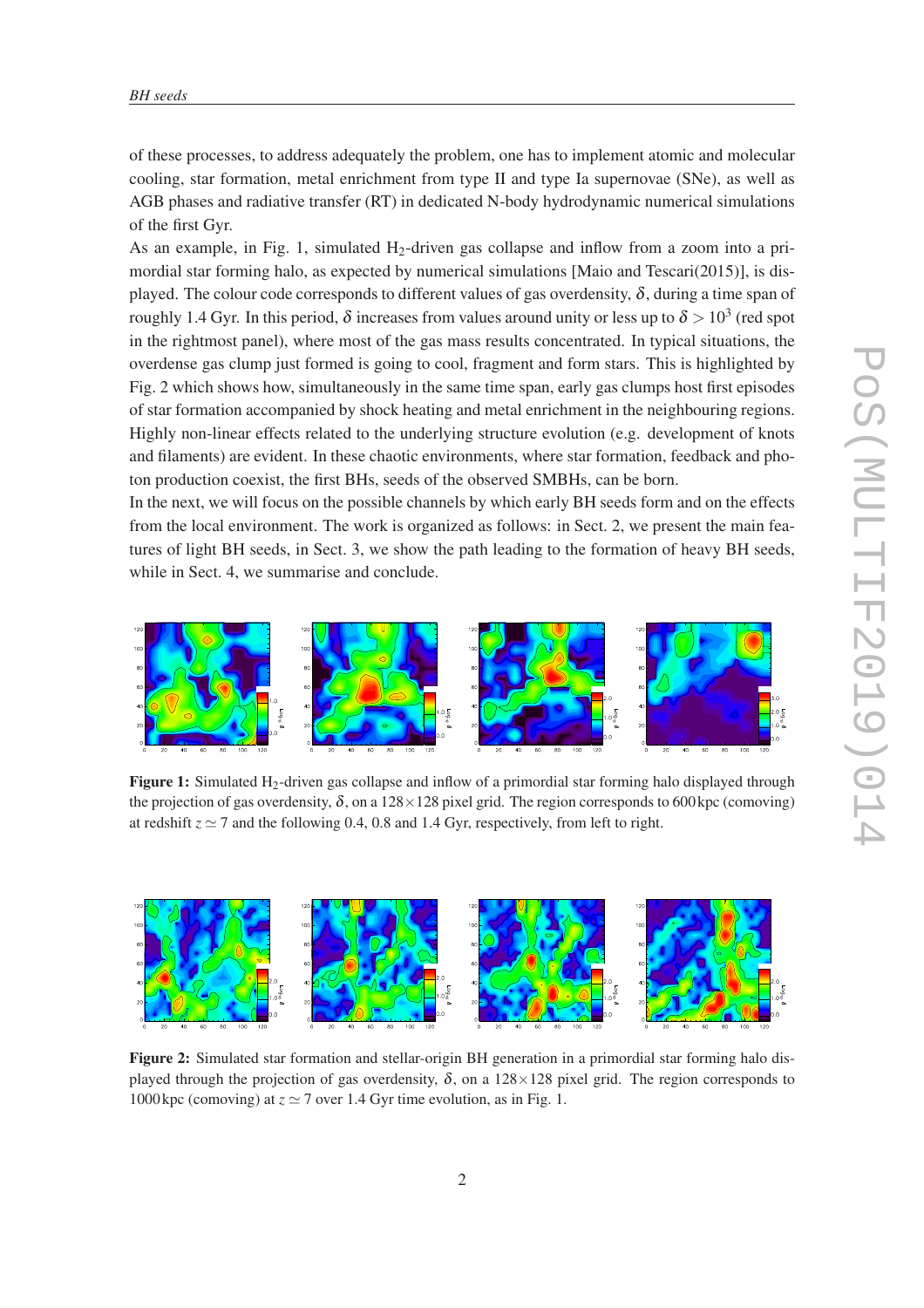#### 2. Light seeds: stellar black holes

Light black-hole seeds are originated at the end of the life of stars. In early regimes, cosmic gas has pristine or very metal-poor chemical composition and is able to host popIII star formation. The typical properties of the popIII regime, such as stellar IMF, explosion energies or BH remnant masses, are still largely unknown. Theoretical predictions for primordial massive stars suggest that they should produce significant amounts of heavy elements that quickly pollute nearby gas and mark the transition to the standard population II-I (popII-I) regime [Maio et al.(2010)].

The popII-I regime takes place in enriched star formation sites (above a critical metallicity of  $\sim 10^{-4} Z_{\odot}$ ) and the expected mass distribution features a power-law shape (Salpeter IMF or similar). Standard stellar-evolution calculations suggest SN explosion energies around  $\sim 10^{51}$  erg, which is not sufficient to drive large-scale reionization by  $z \approx 6$ , but is enough to produce correct star formation rates (SFRs) and magnitudes [Dayal et al.(2013), Mancini et al.(2016)], as well as pollute the cosmic medium with metallicities [Salvaterra et al.(2013), Maio et al.(2013)], abundance ratios [Ma et al.(2017), Ma et al.(2017)] and dust masses [Mancini et al.(2015)] consistent with the observations. The interplay among feedback processes from different stellar populations might affect pollution of the cosmic medium, although details are tightly dependent on the assumptions. Both popIII and popII-I generations can produce BH remnants. In the former case, massive popIII stars can leave BHs with masses of the order of  $\sim 10^2 \text{M}_{\odot}$ , while in the latter case, one expects remnant BH masses around  $\sim 1 - 10 M_{\odot}$ . This means that stellar-origin BHs are good candidates for light black-hole seeds at all times.

Since, the transition from popIII to popII-I generations is quite fast at redshift larger than  $\sim$  15, the typical stellar-origin BH masses in the first Gyr are expected to be dominated by popII-I objects. This is highlighted by Fig. 3, where the formation rate of stellar-origin BHs is plotted, as derived from simulated SFR densities for popIII and popII generations. These numerical calculations are performed with an updated version of the N-body smoothed-particle hydrodynamics (SPH) code Gadget-3 [Springel(2005)] and the numerical implementation takes into account: primordial non-equilibrium chemistry, atomic and molecular cooling in the temperature regime  $\sim 10$ -10<sup>9</sup> K [Maio et al.(2007)], star formation, feedback effects and stellar evolution with metal spreading [Tornatore et al.(2007)] from SNII [Woosley and Weaver(1995)], AGB [van den Hoek and Groenewegen(1997)] and SNIa [Thielemann et al.(2003)] phases for both popIII and popII-I generations according to metal-dependent yields and a critical metallicity for popIII to popII-I transition of  $Z_{\text{crit}} = 10^{-4} Z_{\odot}$ . The IMF used for regular popII-I regimes is a Salpeter one over [0.1, 100]  $M_{\odot}$  range, while the IMF used for popIII regimes is a top-heavy one over [100, 500]  $M_{\odot}$  range with the same slope as the Salpeter [Maio et al.(2010)]. Stars with masses lower than  $\sim 8$ M⊙ evolve through AGB and SNIa phases, while larger stars evolve as SNII, leaving as remnant a neutron star (if the progenitor mass is lower than  $\sim 40 M_{\odot}$ ) or a BH (if the progenitor mass is in the range  $\sim$  40-100 M<sub>☉</sub>).<sup>1</sup> In this latter case, the expected stellar lifetime is  $\lesssim$  30 Myr. PopIII BHs are formed from the death of stars with masses in the ranges 100-140 M<sub>o</sub>

 $<sup>1</sup>$ The threshold mass to distinguish the formation of neutron stars from BHs bears uncertainties with stellar models</sup> predicting values between 20 M<sub>☉</sub> and 40 M<sub>☉</sub> [Campisi et al.(2011), and references therein]. For a Salpeter IMF, the resulting difference on the BH mass fraction is less than a factor of 2 and ranging from 0.037 (with threshold mass of 40  $M_{\odot}$ ) to 0.074 (with threshold mass of 20  $M_{\odot}$ ).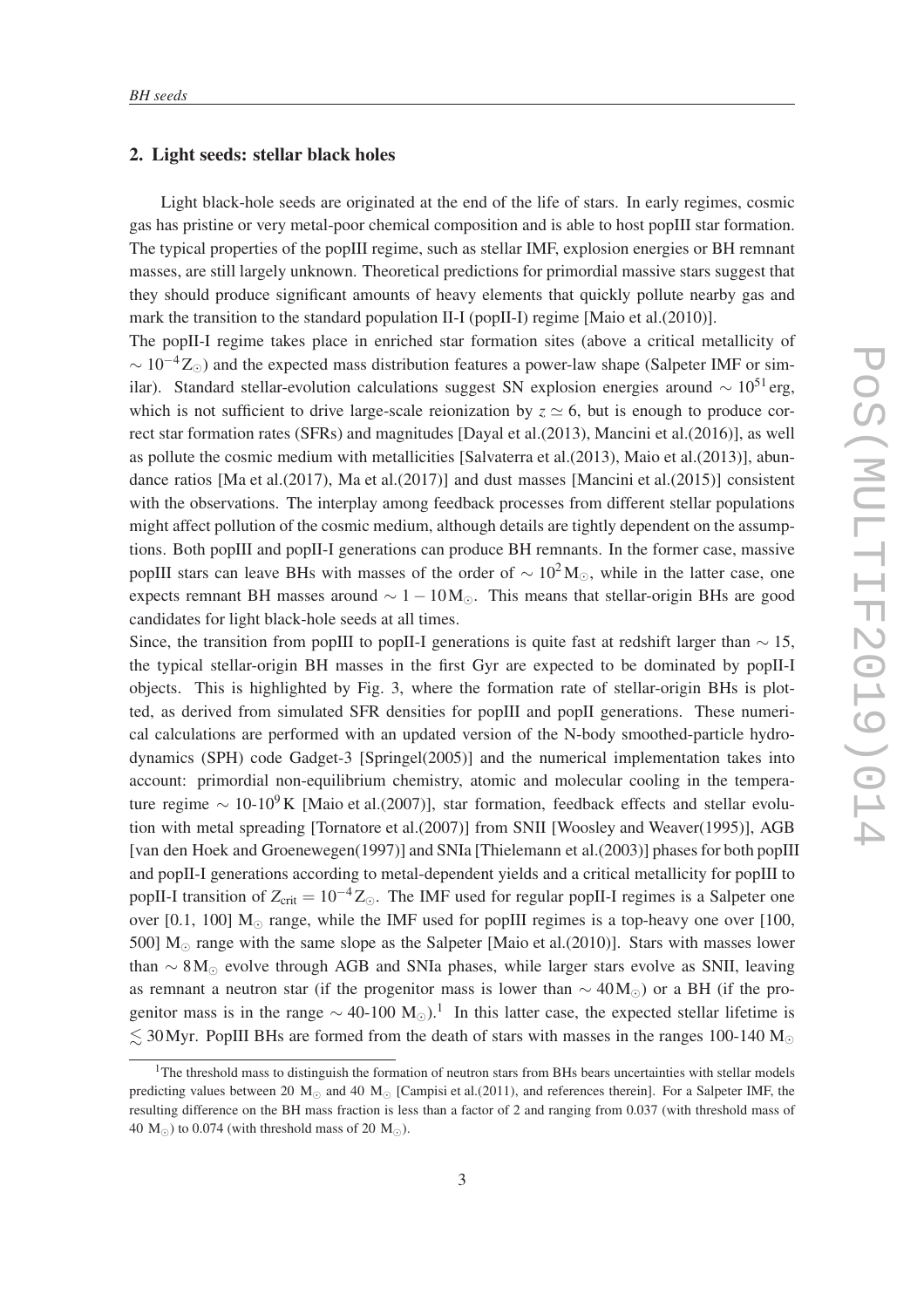

Figure 3: Stellar-origin BHs for different populations, as expected from the primordial cosmic star formation rate. The BH formation rate density for popII-I (solid line) and popIII (dash-dotted line) is plotted, as derived from simulated SFR densities for popII-I (dashed line) and popIII (dotted line) regimes.

and 260-500  $M_{\odot}$  after a rapid evolution of roughly 2 Myr. Stars in the intermediate mass range of 140-260  $M_{\odot}$  die as pair-instability SNe (PISNe) without leaving any remnant.

PopII-I SNe have explosion energies of  $10^{51}$  erg [Woosley and Weaver(1995), ] and popIII PISNe produce mass-dependent energies between  $10^{51}$  and  $10^{53}$  erg [Heger and Woosley(2002), ]. These events heat, pollute and inject entropy in the surrounding medium. The metals ejected during stellar evolution are diffused to the neighbouring regions via the SPH kernel, while kinetic feedback is modelled though wind velocities of 500 km/s.

In our specific case (Fig. 3), we adopt cosmological initial conditions at redshift 100 and evolve them down to redshift 6, in a box with side of 10 Mpc/*h* with expansion parameter normalised to 100 km/s/Mpc  $h = 0.7$ , present-day matter and Λ density parameters  $\Omega_{0,m} = 0.27$  and  $\Omega_{0,\Lambda} = 0.73$ , flat cosmology and initial number particles of  $2 \times 512^3$  for gas and dark matter, respectively [Maio and Viel(2015), Maio and Tescari(2015), and references therein for more details]. The plot displays popII-I and popIII SFR densities at  $z = 5{\text -}25$  and the corresponding popII-I and popIII BH formation rate densities, computed including the appropriate time delays for each population. The trends of the SFR densities are consistent with the ones expected in literature and feature an increasing trend in time, during which popIII star formation (SF, dotted line) becomes more and more subdominant with respect to the popII-I SF (dashed line). Although at  $z > 20$  the two regimes are comparable, by redshift  $z \approx 10$  the discrepancy reaches 3 orders of magnitude and keeps increasing. The corresponding BH formation rates are dictated by the SFR. For the popIII BH formation rate density (dash-dotted line), there is a short time delay induced by the short lifetimes of very massive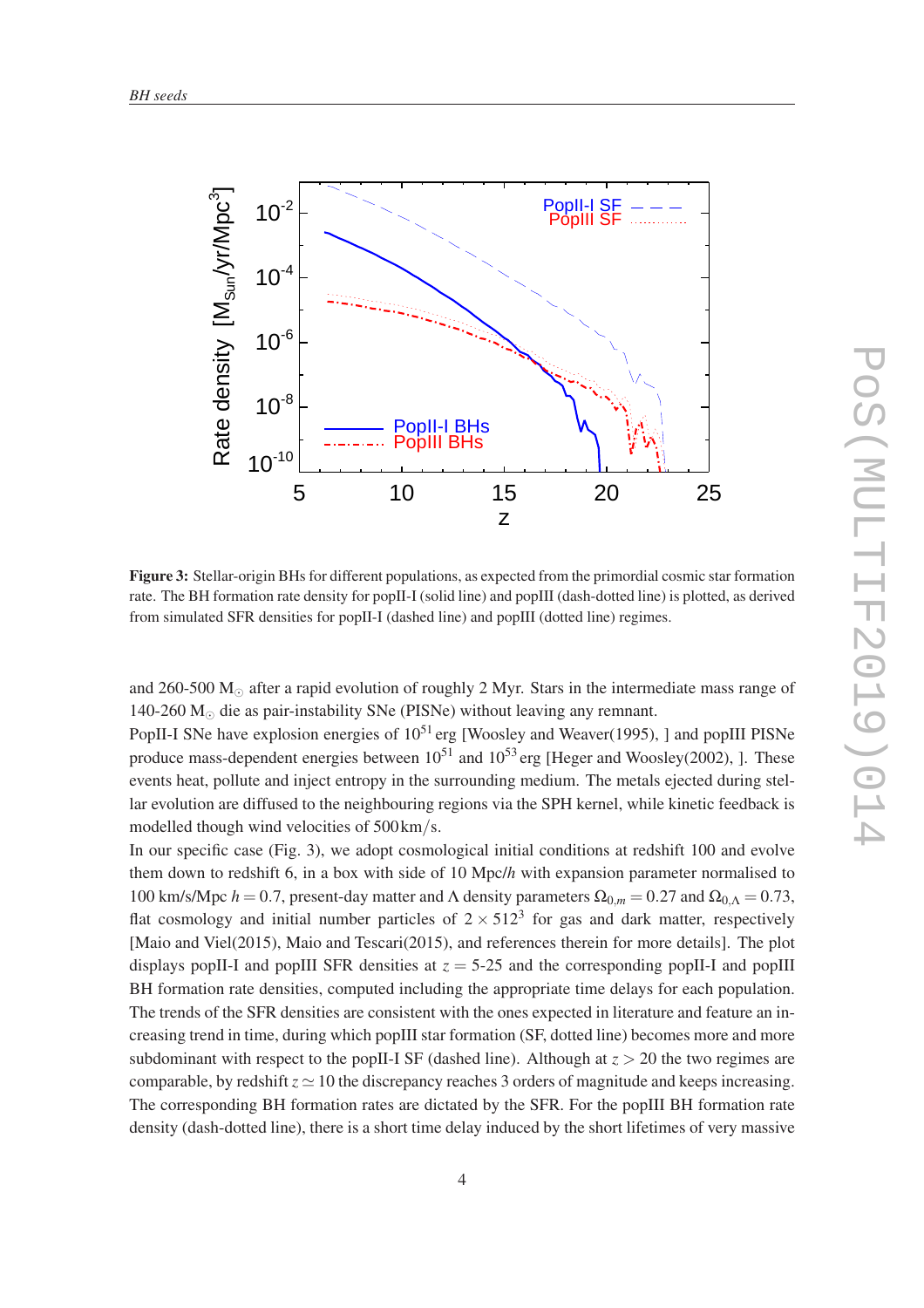stars (2 Myr). On the contrary, for popII-I BHs (solid line), the time delay is larger (30 Myr) and this makes the curve steeper than the SFR, mostly at higher *z*, when the effect is more evident due to the non-linearity of the time-redshift relation. As a result, the solid line increases slightly after  $z \approx 20$  and then intersects the dash-dotted line around  $z \approx 16$ . After this redshift, popII-I BHs are produced more abundantly than popIII BHs (by 1 dex around  $z \approx 10$  and 2 dex around  $z \approx 6$ ). The epochs before  $z \approx 16$ , instead, feature a more significant contribution of popIII BHs (3 dex at  $z \approx 20$ ), as a consequence of their almost instantaneous link to popIII SFR.

In fact, popII-I BHs dominates at most times, since already the earliest popIII star formation episodes pollute the surrounding haloes above the critical level [Biffi and Maio(2013)] and the popIII contribution to the cosmic SFR density drops irrespectively of exact numerical parameters. This means that the residual fraction of  $\sim 10^2 M_{\odot}$  BH remnants is tiny and available BH seeds lie mostly in the lower mass tail, i.e.  $\sim 1$ -10 $M_{\odot}$ . Unfortunately, these masses are too small to justify the existence of SMBHs at  $z \approx 7$ . It must be noted that, according to the ordinate values, a hypothetical rapid merger of all the light BHs formed by *z* ∼ 6 (in one Gyr) would produce about  $10^7 M_{\odot} /$ Mpc<sup>3</sup>. Studies investigating accretion processes onto stellar-origin BHs [Hirano et al.(2014)] find that, even in the most favourable conditions, BH seeds of the order of  $\sim 10^2$  M<sub>☉</sub> hardly grow in a few hundred Myr. These considerations imply the need to search for alternative ways to form heavier seed BHs that might grow into SMBHs by  $z \approx 7$ [Valiante et al.(2018), Natarajan et al.(2019), and references therein].

#### 3. Heavy seeds: direct-collapse black holes

A possible alternative to form SMBHs at high redshift is represented by gas accretion on BH seeds with initial masses of  $\sim 10^4$ -10<sup>6</sup>M<sub>☉</sub>. Forming such heavy seeds is rather difficult, though. Indeed, dynamical interactions and coalescence of light BHs have long timescales to allow the formation of a single 10<sup>4</sup>-10<sup>6</sup>M<sub>☉</sub> BH in less than a Gyr. On the other hand, the direct-collapse scenario, a rapid collapse of the gas in primordial haloes into massive BHs [Bromm and Loeb(2003), Begelman et al.(2006)], seems plausible in early epochs. DCBHs are expected to form in particular environments where *pristine* gas is not fragmenting nor forming stars. This requires that molecular cooling, effective at temperatures below ∼ 8×10<sup>3</sup> K, should get dissociated by *external UV radiation* in the Lyman-Werner (LW) band. In order to keep the gas bound in early minihaloes, one expects that the minimum dark-matter mass of the hosting candidate should be of the order of, or larger than,  $\sim 2 \times 10^6$  M<sub>☉</sub> to prevent photo-evaporation due to photo-heating and feedback mechanisms from nearby star forming regions. In fact, hosting candidates should be haloes with virial temperature around  $10^4$  K and exposed to significative amounts of LW flux,  $J_{\text{LW}}$ . The amount of photons emitted in the LW band depends on the adopted spectral properties of primordial sources [Sugimura et al.(2014)], however, literature studies have shown that dissociating LW fluxes (in units of  $10^{-21} \text{ erg/s/cm}^2/\text{Hz/sr}$ , hereafter *J*<sub>21</sub>) are effective in the range of values *J*<sub>LW</sub> ~ 1- $1000J_{21}$ , while the effects are dramatic for much bigger values, preventing DCBH formation by the end of the first Gyr [Shang et al.(2010), Wolcott-Green et al.(2011), Habouzit et al.(2016), Johnson and Dijkstra(2017), etc.]. As an example, one might expect that the gas clump in the rightmost panel of Fig. 1, where the overdensity is  $\delta > 10^3$ , under these peculiar conditions might be a good candidate for hosting DCBH formation at redshift  $z \gtrsim 10$ .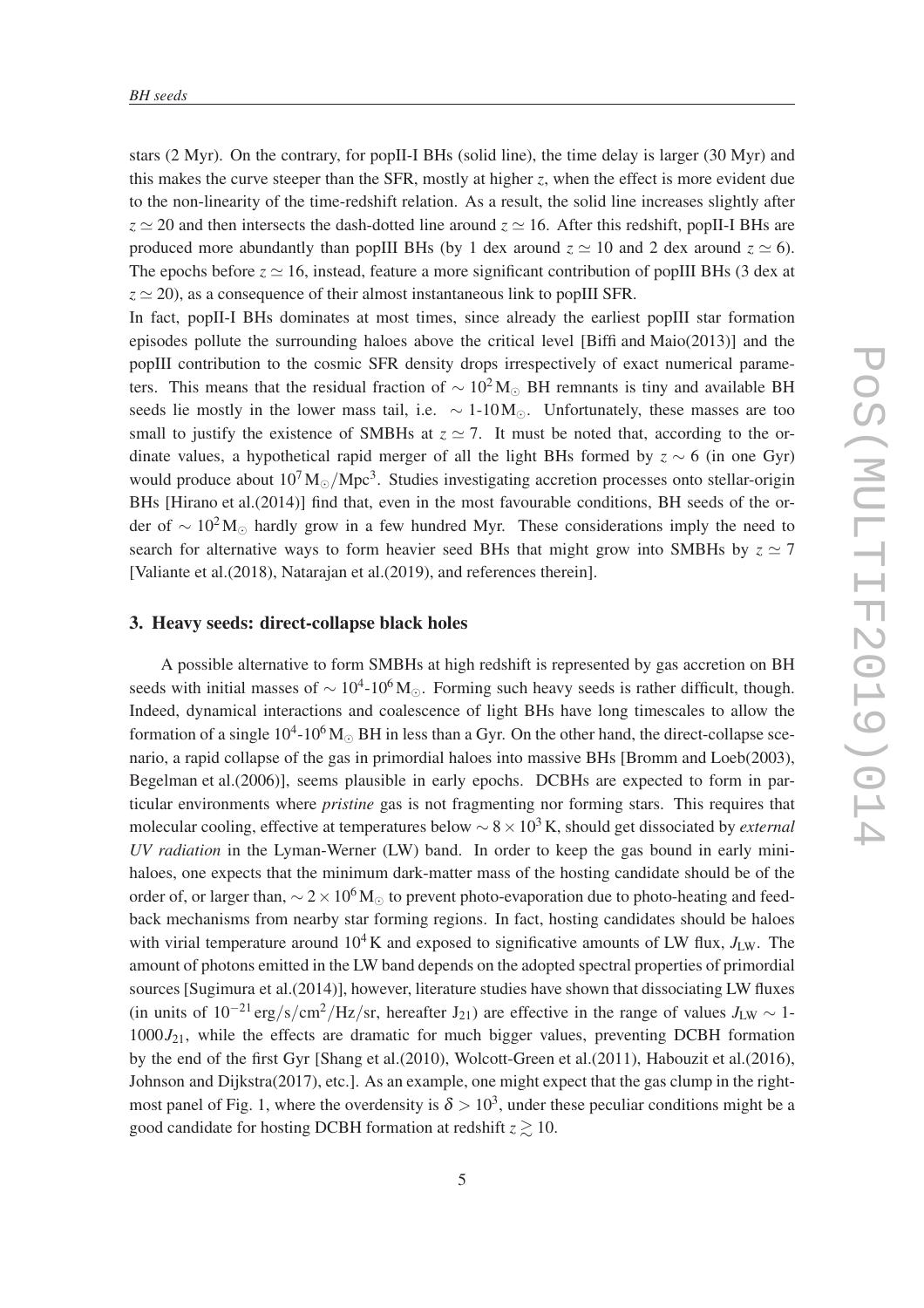In general, simplified numerical simulations are not capable to address the process of DCBH formation, because the dominant physical mechanism ruling DCBH formation is radiative feedback coupled to non-equilibrium chemistry [Petkova and Maio(2012)]. Furthermore, one has to take into account the different spectral energy distributions (SEDs) emitted by sources from different stellar populations to address photo-ionization and photo-heating of the gas in the haloes near star formation sites [Maio et al.(2016)]. Indeed, these latter haloes are the ones that might be exposed to sufficient ionizing radiation and be host candidates of DCBHs.

We implement the needed numerical schemes, including all the physical treatments mentioned in the previous section (primordial non-equilibrium chemistry, atomic and molecular cooling, feedback effects, star formation, stellar evolution and metal spreading from SNII, AGB and SNIa for popIII and popII-I generations, a critical metallicity of  $Z_{\text{crit}} = 10^{-4} Z_{\odot}$ ) and, in addition, multifrequency RT according to the Eddington tensor formalism coupled to atomic and molecular nonequilibrium calculations for both popII-I and popIII stellar generations [Maio et al.(2019)]. The SEDs used are black bodies sampled in the same frequency range as the non-equilibrium chemical calculations (150 frequency bins), in order to compute chemical radiative rates consistently with radiative fluxes from active sources. For popII-I generations a Salpeter IMF and a popII-I SED approximated as  $10^4$  K black-body emission are adopted. For popIII generations we consider two cases: a powerful case with a top-heavy IMF and popIII SED given by a  $10<sup>5</sup>$ K black-body emission; a weak case with popIII stars similar to popII-I, having a Salpeter IMF and a  $10^4$ K black-body SED. We adopt initial conditions at redshift 100 and evolve them down to redshift 6, in a box of 0.5 Mpc/*h* a side sampled by  $2 \times 256^3$  for gas and dark matter, respectively, with  $h = 0.7$ ,  $\Omega_{0,m} = 0.3$ and  $\Omega_{0,\Lambda} = 0.7$ . These choices are motivated by the need of a trade-off configuration in which physical, chemical and radiative processes are followed accurately while still resolving primordial structures [Maio et al.(2019), and references therein].

The effects of the different assumptions for IMFs and SEDs from popIII generations are shown in the maps of Fig. 4. DCBH host candidates are searched according to the above-mentioned requirements, however, only in the powerful case three haloes, located several physical kpc from the central popIII star forming region, fulfil the conditions (candidate A, B and C in the Figure). In the weaker case, there are no candidates, since the structures that are neither forming stars nor impacted by stellar feedback mechanisms typically host cold gas with temperatures below  $10^4$  K. The three candidates A, B and C have gas masses of  $1-3 \times 10^5$  M<sub> $\odot$ </sub> and are exposed to LW radiation of *J*LW ∼ 1-50*J*21, which completely dissociates H<sup>2</sup> molecules. These values for *J*LW are consistent with the lower-end of the (rather large) range suggested by literature studies. The gas residing in these haloes shows turbulent patterns at all resolved scales with Reynolds numbers around  $10^4$ - $10^8$ , consistently with what expected for early mini-haloes at these epochs [Maio et al.(2011)]. The distance of the candidates A, B and C from the central source is larger than 5 physical kpc. This value should be considered as a lower limit for DCBH formation, since gas closer to the central star forming region is heavily affected by metal enrichment and stronger photo-evaporation due to the larger LW intensities. At distances  $\geq 5$  kpc, material is not significantly polluted and photo-evaporation is milder as a consequence of the decease of radiation flux with distance. Since metal spreading inhibits DCBH formation near star forming regions, where  $J_{LW}$  is larger, one must conclude that this channel to form heavy seeds requires a very fine balance between chemical feedback and radiative feedback. Nevertheless, mechanical feedback due to local substructures or clump interactions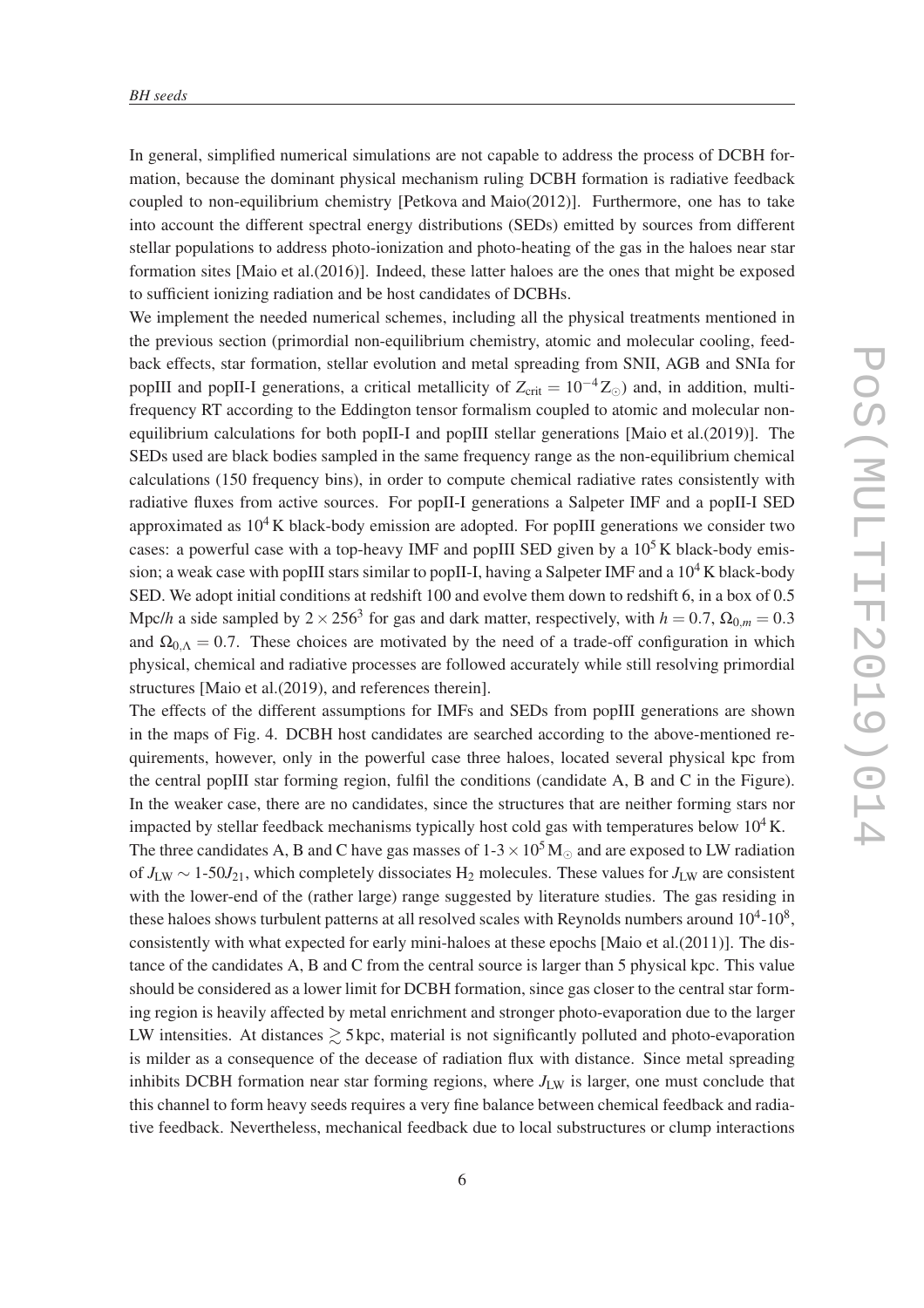

**Figure 4:** Temperature maps at  $z = 9$  for a run with a top-heavy IMF and a powerful SED corresponding to  $10<sup>5</sup>$  K black-body emission (left) and for a run with a Salpeter IMF and a weaker SED corresponding to  $10<sup>4</sup>$ K black-body emission (right). The black bullets on the left map highlight the positions of DCBH host candidates along cosmic filaments. The yellow bullets on the right map are the same objects, but in this case host cold gas. In both maps, the central star forming region is denoted by an empty diamond.

may further harm DCBH formation. A closer look to the three haloes reveals that candidate A is composed by one single roundish structure, candidate B by an irregular elongated shape where gas is interacting and candidate C by two distinct sub-clumps. Such local non-linear processes will influence the evolution of the latter two candidates at later times and possibly inhibit DCBH formation [Maio et al.(2019)], although in the former case a DCBH may still form. This suggests that, despite DCBHs need extremely peculiar conditions to form, they could explain at least part of the SMBH population at high redshift.

#### 4. Conclusions

We have investigated the path to the formation of the early seeds of SMBHs. To address selfconsistently the formation of light and heavy BH seeds in primordial environments, we have developed and analysed numerical hydrodynamic simulations including the relevant physical and chemical processes taking place at early cosmological epochs: atomic and molecular non-equilibrium chemistry, cooling, star formation, feedback mechanisms, stellar evolution for popIII and popII-I generations, metal spreading from SNII, AGB and SNIa, as well as coupling with a multifrequency RT scheme according to adopted SEDs for popII-I and popIII radiative sources.

Light BH seeds originated during the final stages of standard stellar evolution can form within the first billion years with masses of the order of  $\sim 1\times10^2 M_{\odot}$ . Their formation rate is tightly related to the SFR, although delayed by the mass-dependent stellar lifetimes of their progenitors (Fig. 3). The formation rate of light BH seeds at early times  $(z \ge 16)$  is initially dominated by popIII remnants for three main reasons: (i) popIII SF contribute significantly during the first bursts of cosmic star formation; (ii) popIII BHs have masses of the order of  $10^2 M_{\odot}$ , i.e. lifetimes of about 2 Myr, so their formation rate follows closely the SFR; (iii) popII-I BHs have masses of the order of  $1-10M_{\odot}$ ,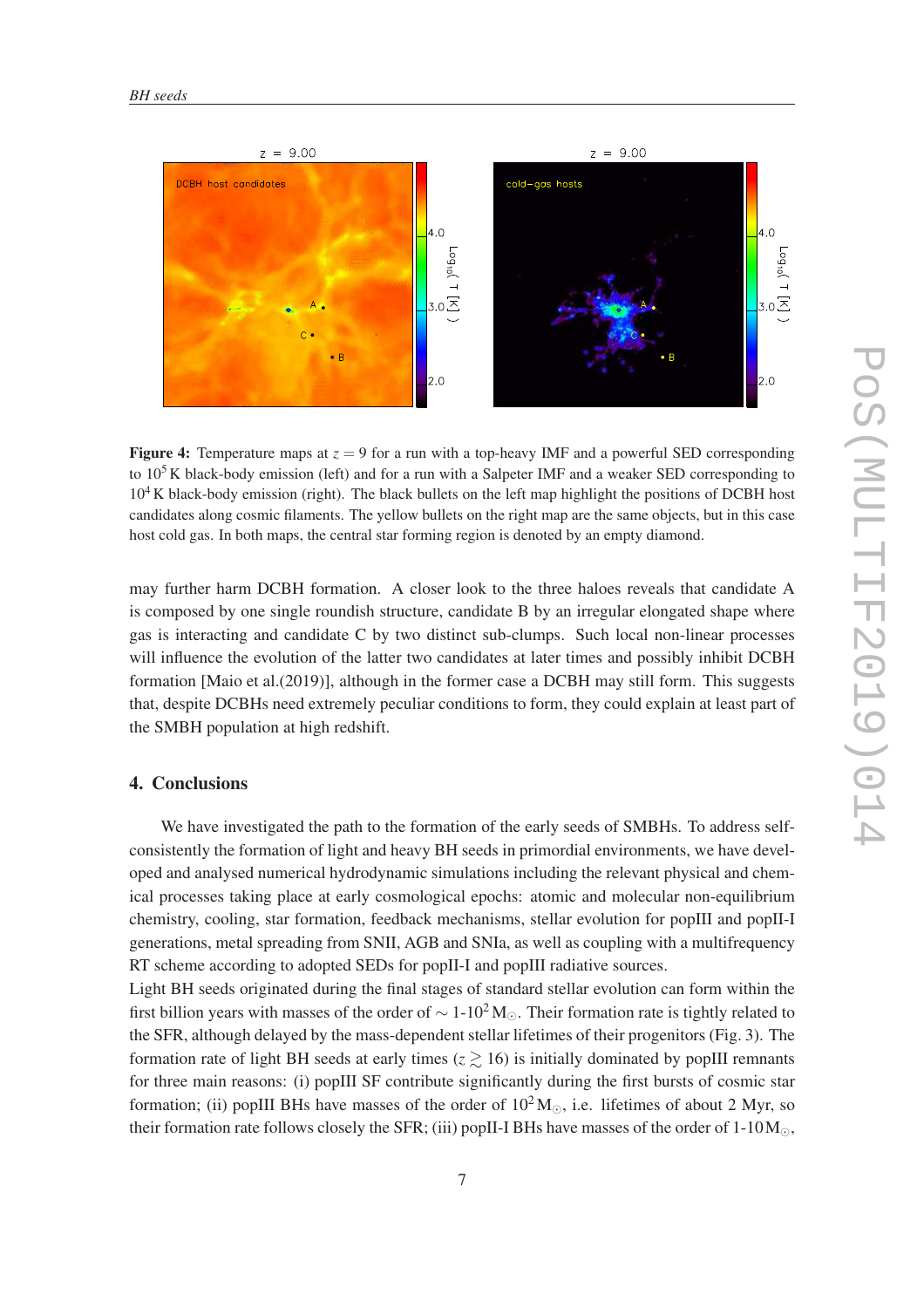i.e. lifetimes of at least 30 Myr, so their formation rate is delayed with respect to popIII ones. Later on, at redshift  $z \leq 16$  popII-I remnants quickly take over, driven by the increasing popII-I SF, and their formation rate density becomes 2 dex larger then the popIII ones by  $z \approx 6$ . Since by then light BH seeds cannot experience significant accretion, their role for SMBH formation is marginal. Given the variety of configurations of their host candidates and the environmental features in which seed BHs might form, it is worth considering seeding mechanisms that require alternative scenarios rather than just focusing on star formation in massive halos [Buchner et al.(2019)]. In particular, heavy BH seeds could form through direct collapse of pristine gas in a single BH and give birth to a so-called direct-collapse BH, DCBH. After careful studies and within the limits of our simulations, we find that only powerful primordial stellar generations can determine the necessary conditions for DCBH formation, while standard stellar populations are too weak and, hence, unable to prevent molecule formation and fragmentation in the ambient gas. The DCBH host candidates feature gas masses of  $1-3 \times 10^5$  M<sub>☉</sub>, turbulent regimes, pristine chemical composition and H<sub>2</sub> dissociation due to LW radiation in the range  $J_{LW} = 1-50J_{21}$ . They are found at a minimum distance of 5 physical kpc from the irradiating star forming site, being closer regions affected by photo-evaporation and metal enrichment that prevent gas direct collapse. Local non-linear processes, such as substructure formation and interactions, will influence DCBH evolution, as well. Thus, the necessary conditions required to form DCBHs must be complemented with information on the complex features of the local environment and a very fine balance between chemistry evolution and radiative transfer.

Although DCBHs might need extremely peculiar conditions, they could explain at least part of the SMBH population at high redshift. We note that here we strictly focus on the early phases of BH formation. The processes related to the following accretion and growth are complex issues that lie beyond the scope of this work. UV background distortions might be present and could be traced by metal ions [Graziani et al.(2019)], however their effects at such primordial times should have little impact on cosmic structure evolution. Alternative scenarios adopted for the cosmological model [Maio et al.(2006)], primordial non-gaussianities [Maio and Iannuzzi(2011), Maio(2011), Maio and Khochfar(2012)] or dark-matter nature [Maio and Viel(2015)] are unlikely to change substantially our conclusions on early BH seeds as derived from the properties of primordial cosmic star formation and metal enrichment [Maio et al.(2012)]. Primordial supersonic baryon streaming motions have the effect of delaying gas collapse, however, realistic values for supersonic streaming velocities would cause delays of some  $10<sup>7</sup>$  yr [Maio et al.(2011)]. This corresponds to variations in *z* of a few at very early epochs and smaller at lower *z*, therefore, primordial streaming motions will induce modest delays to BH seed formation, but they will not cause dramatic changes to the whole picture. The existence of tiny BHs formed during inflation has also been suggested, as well as BH formation from quarks or exotic dark matter. Given the large extent of such topics, we refer the interested reader to literature studies [Rubin et al.(2001), Khlopov et al.(2005), Khlopov(2010), Belotsky et al.(2019)].

In the future, observational synergies [Whalen et al.(2013), Koopmans et al.(2015), etc.] will shed light on primeval epochs giving information about the early state of neutral gas [Hutter et al.(2019)] and constraining the impacts of different radiative feedback models [Zackrisson et al.(2019)]. Combinations of optical, IR and X-ray surveys [Haiman et al.(2019)] will be promising for detecting early seed BHs and discerning between BH seeding channels using electromagnetic observations at redshifts  $z > 10$ .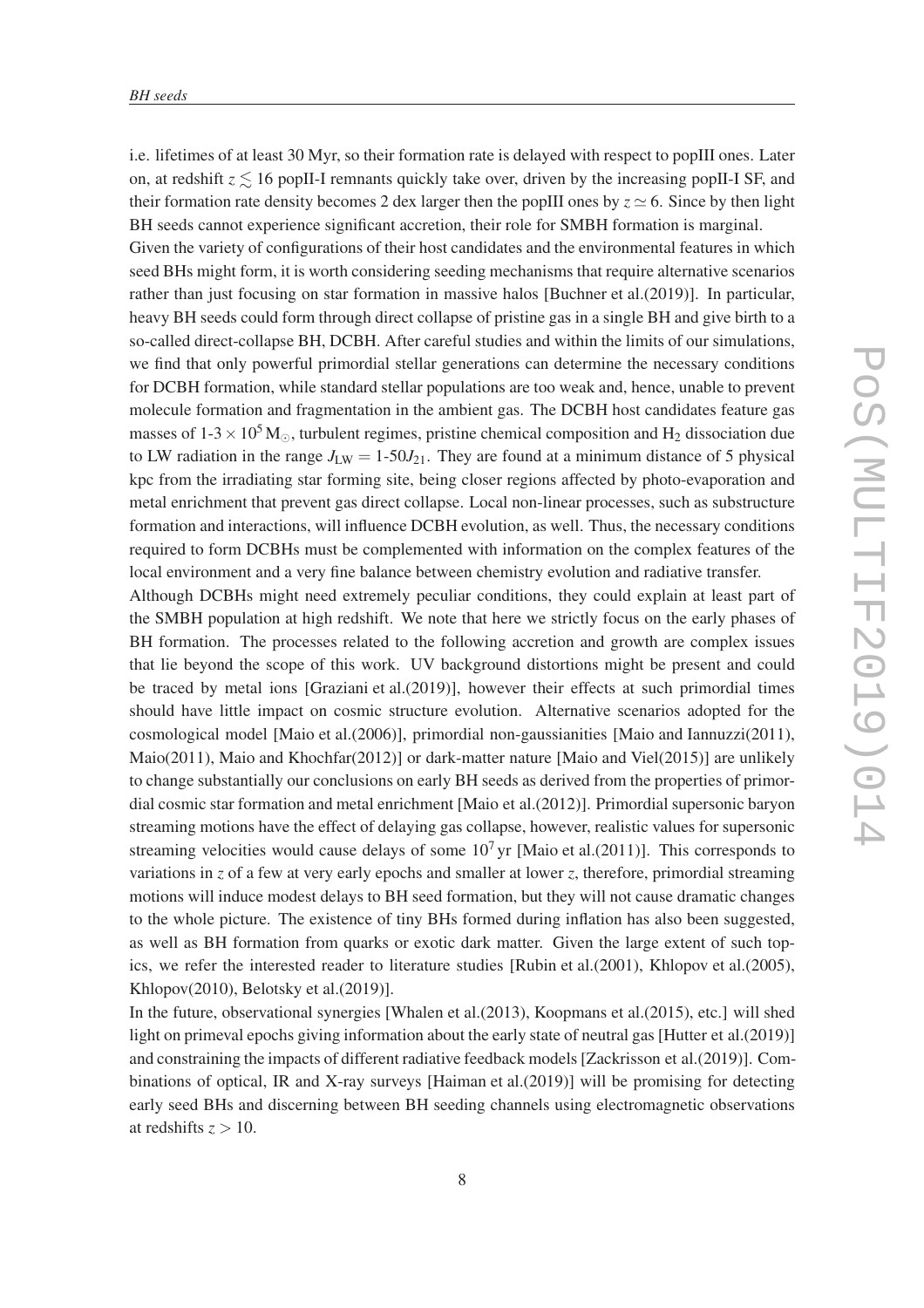## Acknowledgments

We acknowledge detailed comments by the the referee, A. Dolgov, as well as useful discussions with D. Whalen, A. Santangelo and W. Kundt. This work has been supported through a research grant awarded to U.M. by the German Research Fundation (DFG) project n. 390015701 and the EU HPC-Europa3 Transnational Access Programme project n. HPC17ERW30. Numerical simulations and data analysis have been performed under the PRACE-2IP Programme, grant agreement n. RI-283493, and supported by the facilities of the Italian Computing Center (CINECA) and the Leibniz Institute for Astrophysics, Germany. We acknowledge the NASA Astrophysics Data System (ADS) and the JSTOR archive for their bibliographic tools.

# References

- [Rees(1984)] Rees, M. J. 1984. Black Hole Models for Active Galactic Nuclei. Annual Review of Astronomy and Astrophysics 22, 471.
- [Dolgov and Silk(1993)] Dolgov, A., Silk, J. 1993. Baryon isocurvature fluctuations at small scales and baryonic dark matter. Physical Review D 47, 4244.
- [Woosley and Weaver(1995)] Woosley, S. E., Weaver, T. A. 1995. The Evolution and Explosion of Massive Stars. II. Explosive Hydrodynamics and Nucleosynthesis. The Astrophysical Journal Supplement Series 101, 181.
- [van den Hoek and Groenewegen(1997)] van den Hoek, L. B., Groenewegen, M. A. T. 1997. New theoretical yields of intermediate mass stars. Astronomy and Astrophysics Supplement Series 123, 305.
- [Fan et al.(2001)] Fan, X., and 33 colleagues 2001. A Survey of z>5.8 Quasars in the Sloan Digital Sky Survey. I. Discovery of Three New Quasars and the Spatial Density of Luminous Quasars at  $z_{\sim}6$ . The Astronomical Journal 122, 2833.
- [Rubin et al.(2001)] Rubin, S. G., Sakharov, A. S., Khlopov, M. Y. 2001. The Formation of Primary Galactic Nuclei during Phase Transitions in the Early Universe. Soviet Journal of Experimental and Theoretical Physics 92, 921.
- [Heger and Woosley(2002)] Heger, A., Woosley, S. E. 2002. The Nucleosynthetic Signature of Population III. The Astrophysical Journal 567, 532.
- [Bromm and Loeb(2003)] Bromm, V., Loeb, A. 2003. Formation of the First Supermassive Black Holes. The Astrophysical Journal 596, 34.
- [Thielemann et al.(2003)] Thielemann, F.-K., and 9 colleagues 2003. Nuclear cross sections, nuclear structure and stellar nucleosynthesis. Nuclear Physics A 718, 139.
- [Khlopov et al.(2005)] Khlopov, M. Y., Rubin, S. G., Sakharov, A. S. 2005. Primordial structure of massive black hole clusters. Astroparticle Physics 23, 265.
- [Springel(2005)] Springel, V. 2005. The cosmological simulation code GADGET-2. Monthly Notices of the Royal Astronomical Society 364, 1105.
- [Begelman et al.(2006)] Begelman, M. C., Volonteri, M., Rees, M. J. 2006. Formation of supermassive black holes by direct collapse in pre-galactic haloes. Monthly Notices of the Royal Astronomical Society 370, 289.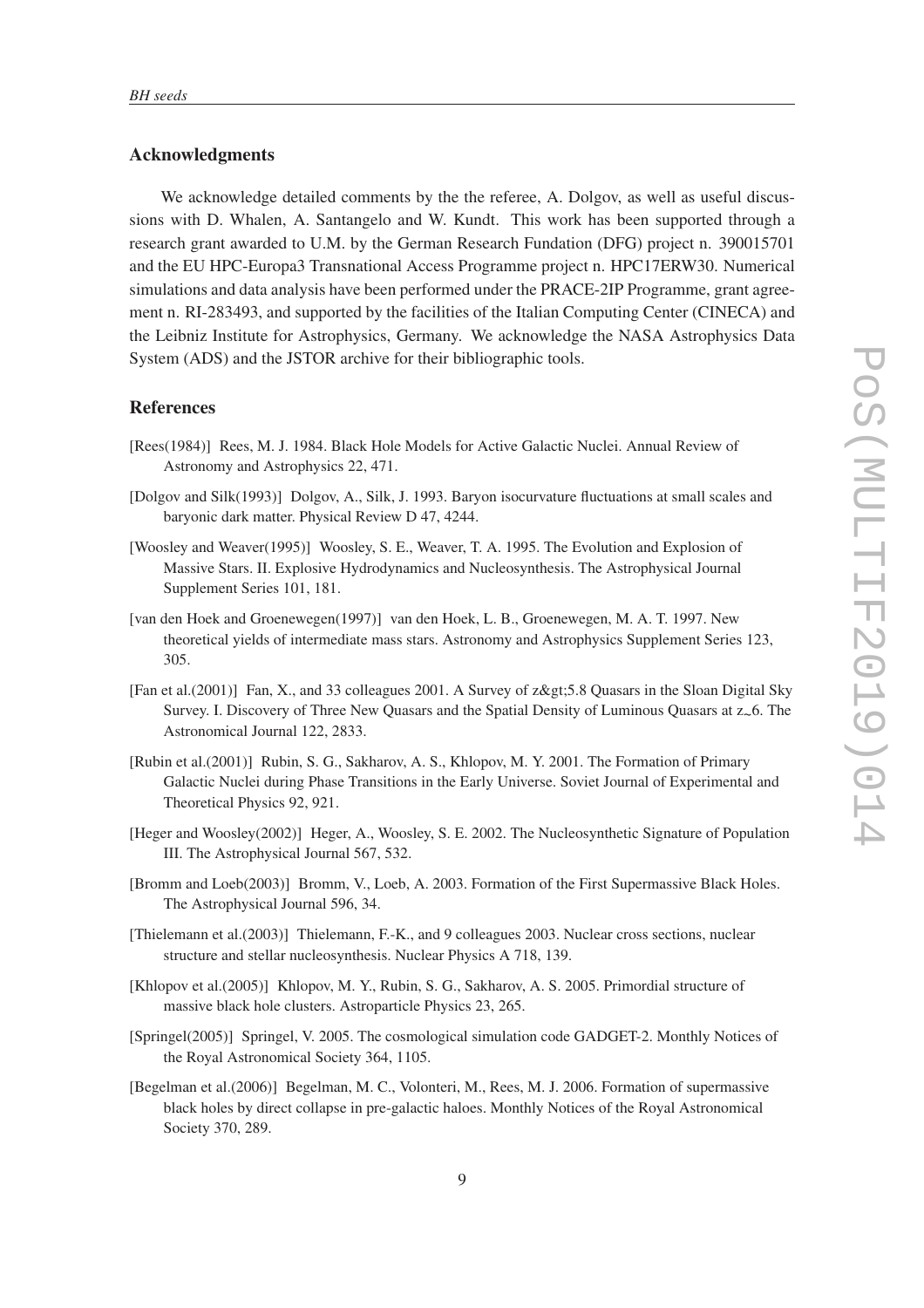- [Maio et al.(2006)] Maio, U., and 7 colleagues 2006. Early structure formation in quintessence models and its implications for cosmic reionization from first stars. Monthly Notices of the Royal Astronomical Society 373, 869.
- [Maio et al.(2007)] Maio, U., Dolag, K., Ciardi, B., Tornatore, L. 2007. Metal and molecule cooling in simulations of structure formation. Monthly Notices of the Royal Astronomical Society 379, 963.
- [Tornatore et al.(2007)] Tornatore, L., Borgan, S., Dolag, K., Matteucci, F. 2007. Chemical enrichment of galaxy clusters from hydrodynamical simulation. Monthly Notices of the Royal Astronomical Society 382,1050.
- [Khlopov(2010)] Khlopov, M. Y. 2010. Primordial black holes. Research in Astronomy and Astrophysics 10, 495.
- [Maio et al.(2010)] Maio, U., Ciardi, B., Dolag, K., Tornatore, L., Khochfar, S. 2010. The transition from population III to population II-I star formation. Monthly Notices of the Royal Astronomical Society 407, 1003.
- [Shang et al.(2010)] Shang, C., Bryan, G. L., Haiman, Z. 2010. Supermassive black hole formation by direct collapse: keeping protogalactic gas  $H_2$  free in dark matter haloes with virial temperatures  $T_{vir} \geq 10^4$  K. Monthly Notices of the Royal Astronomical Society 402, 1249.
- [Campisi et al.(2011)] Campisi, M. A., Maio, U., Salvaterra, R., Ciardi, B. 2011. Population III stars and the long gamma-ray burst rate. Monthly Notices of the Royal Astronomical Society 416, 2760.
- [Maio et al.(2011)] Maio, U., Koopmans, L. V. E., Ciardi, B. 2011. The impact of primordial supersonic flows on early structure formation, reionization and the lowest-mass dwarf galaxies. Monthly Notices of the Royal Astronomical Society 412, L40.
- [Maio et al.(2011)] Maio, U., Khochfar, S., Johnson, J. L., Ciardi, B. 2011. The interplay between chemical and mechanical feedback from the first generation of stars. Monthly Notices of the Royal Astronomical Society 414, 1145.
- [Maio and Iannuzzi(2011)] Maio, U., Iannuzzi, F. 2011. Baryon history and cosmic star formation in non-Gaussian cosmological models: numerical simulations. Monthly Notices of the Royal Astronomical Society 415, 3021.
- [Maio(2011)] Maio, U. 2011. Gas distribution, metal enrichment and baryon fraction in Gaussian and non-Gaussian universes. Classical and Quantum Gravity 28, 225015.
- [Mortlock et al.(2011)] Mortlock, D. J., and 16 colleagues 2011. A luminous quasar at a redshift of  $z =$ 7.085. Nature 474, 616.
- [Wolcott-Green et al.(2011)] Wolcott-Green, J., Haiman, Z., Bryan, G. L. 2011. Photodissociation of H<sub>2</sub> in protogalaxies: modelling self-shielding in three-dimensional simulations. Monthly Notices of the Royal Astronomical Society 418, 838.
- [Maio and Khochfar(2012)] Maio, U., Khochfar, S. 2012. The imprint of cosmological non-Gaussianities on primordial structure formation. Monthly Notices of the Royal Astronomical Society 421, 1113.
- [Maio et al.(2012)] Maio, U., Salvaterra, R., Moscardini, L., Ciardi, B. 2012. Counts of high-redshift GRBs as probes of primordial non-Gaussianities. Monthly Notices of the Royal Astronomical Society 426, 2078.
- [Petkova and Maio(2012)] Petkova, M., Maio, U. 2012. Radiative feedback and cosmic molecular gas: numerical method. Monthly Notices of the Royal Astronomical Society 422, 3067.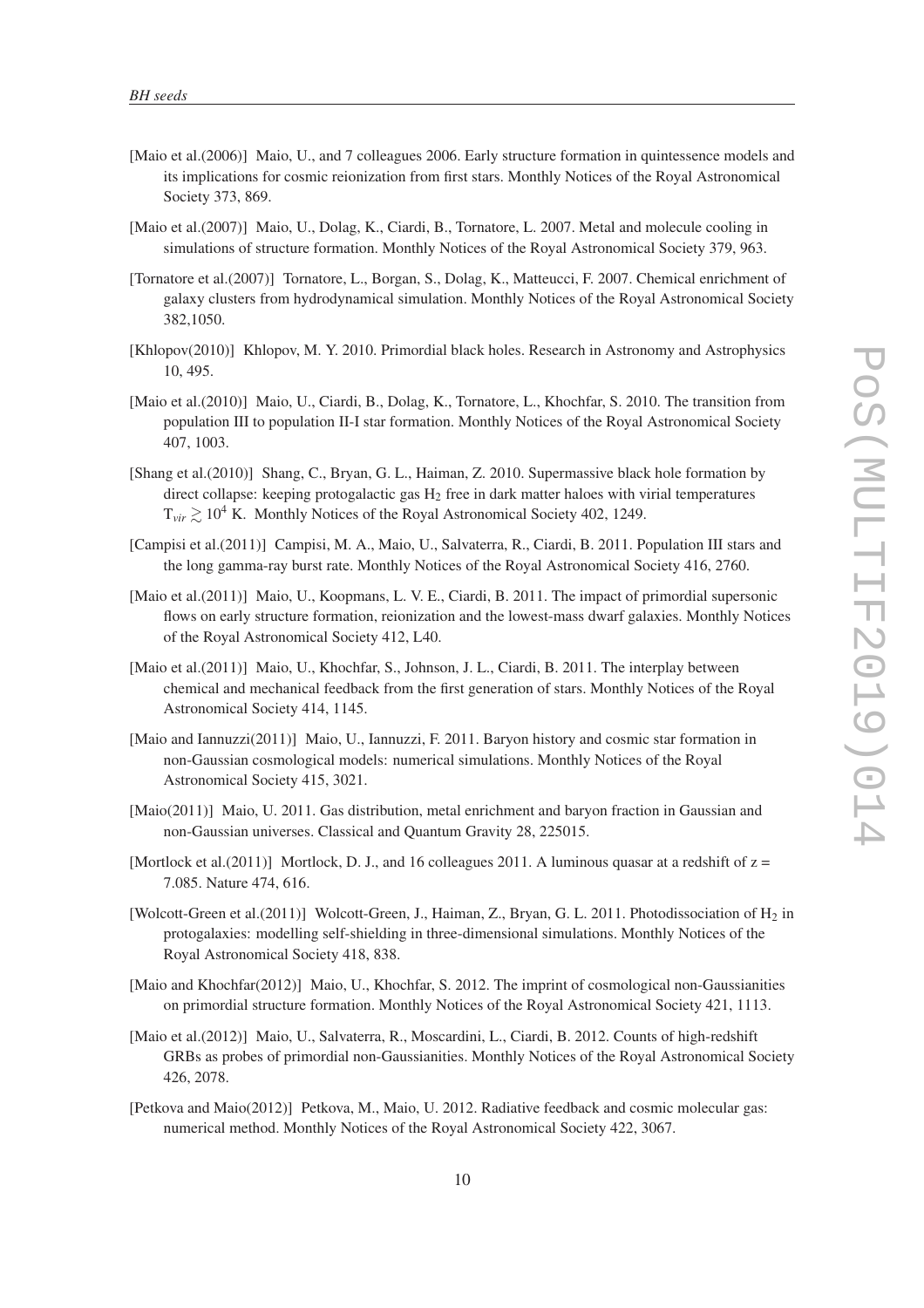- [Biffi and Maio(2013)] Biffi, V., Maio, U. 2013. Statistical properties of mass, star formation, chemical content and rotational patterns in early  $z \gtrsim 9$  structures. Monthly Notices of the Royal Astronomical Society 436, 1621.
- [Dayal et al.(2013)] Dayal, P., Dunlop, J. S., Maio, U., Ciardi, B. 2013. Simulating the assembly of galaxies at redshifts  $z = 6-12$ . Monthly Notices of the Royal Astronomical Society 434, 1486.
- [Maio et al.(2013)] Maio, U., Ciardi, B., Müller, V. 2013. Simulating extremely metal-poor gas and DLA metal content at redshift z ? 7. Monthly Notices of the Royal Astronomical Society 435, 1443.
- [Salvaterra et al.(2013)] Salvaterra, R., Maio, U., Ciardi, B., Campisi, M. A. 2013. Simulating high-z gamma-ray burst host galaxies. Monthly Notices of the Royal Astronomical Society 429, 2718.
- [Whalen et al.(2013)] Whalen, D. J., and 7 colleagues 2013. Seeing the First Supernovae at the Edge of the Universe with JWST. The Astrophysical Journal 762, L6.
- [Hirano et al.(2014)] Hirano, S., and 6 colleagues 2014. One Hundred First Stars: Protostellar Evolution and the Final Masses. The Astrophysical Journal 781, 60.
- [Sugimura et al.(2014)] Sugimura, K., Omukai, K., Inoue, A. K. 2014. The critical radiation intensity for direct collapse black hole formation: dependence on the radiation spectral shape. Monthly Notices of the Royal Astronomical Society 445, 544.
- [Koopmans et al.(2015)] Koopmans, L., and 43 colleagues 2015. The Cosmic Dawn and Epoch of Reionisation with SKA. Advancing Astrophysics with the Square Kilometre Array (AASKA14) 1.
- [Maio and Tescari(2015)] Maio, U., Tescari, E. 2015. Origin of cosmic chemical abundances. Monthly Notices of the Royal Astronomical Society 453, 3798.
- [Maio and Viel(2015)] Maio, U., Viel, M. 2015. The first billion years of a warm dark matter universe. Monthly Notices of the Royal Astronomical Society 446, 2760.
- [Mancini et al.(2015)] Mancini, M., and 7 colleagues 2015. The dust mass in z > 6 normal star-forming galaxies.. Monthly Notices of the Royal Astronomical Society 451, L70.
- [Habouzit et al.(2016)] Habouzit, M., Volonteri, M., Latif, M., Dubois, Y., Peirani, S. 2016. On the number density of 'direct collapse' black hole seeds. Monthly Notices of the Royal Astronomical Society 463, 529.
- [Maio et al.(2016)] Maio, U., Petkova, M., De Lucia, G., Borgani, S. 2016. Radiative feedback and cosmic molecular gas: the role of different radiative sources. Monthly Notices of the Royal Astronomical Society 460, 3733.
- [Mancini et al.(2016)] Mancini, M., and 6 colleagues 2016. Interpreting the evolution of galaxy colours from  $z = 8$  to 5. Monthly Notices of the Royal Astronomical Society 462, 3130.
- [Johnson and Dijkstra(2017)] Johnson, J. L., Dijkstra, M. 2017. Enhanced direct collapse due to Lyman  $\alpha$ feedback. Astronomy and Astrophysics 601, A138.
- [Ma et al.(2017)] Ma, Q., Maio, U., Ciardi, B., Salvaterra, R. 2017. Constraining the PopIII IMF with high-z GRBs. Monthly Notices of the Royal Astronomical Society 466, 1140.
- [Ma et al.(2017)] Ma, Q., Maio, U., Ciardi, B., Salvaterra, R. 2017. Metal enrichment signatures of the first stars on high-z DLAs. Monthly Notices of the Royal Astronomical Society 472, 3532.
- [Bañados et al.(2018)] Bañados, E., and 17 colleagues 2018. An 800-million-solar-mass black hole in a significantly neutral Universe at a redshift of 7.5. Nature 553, 473.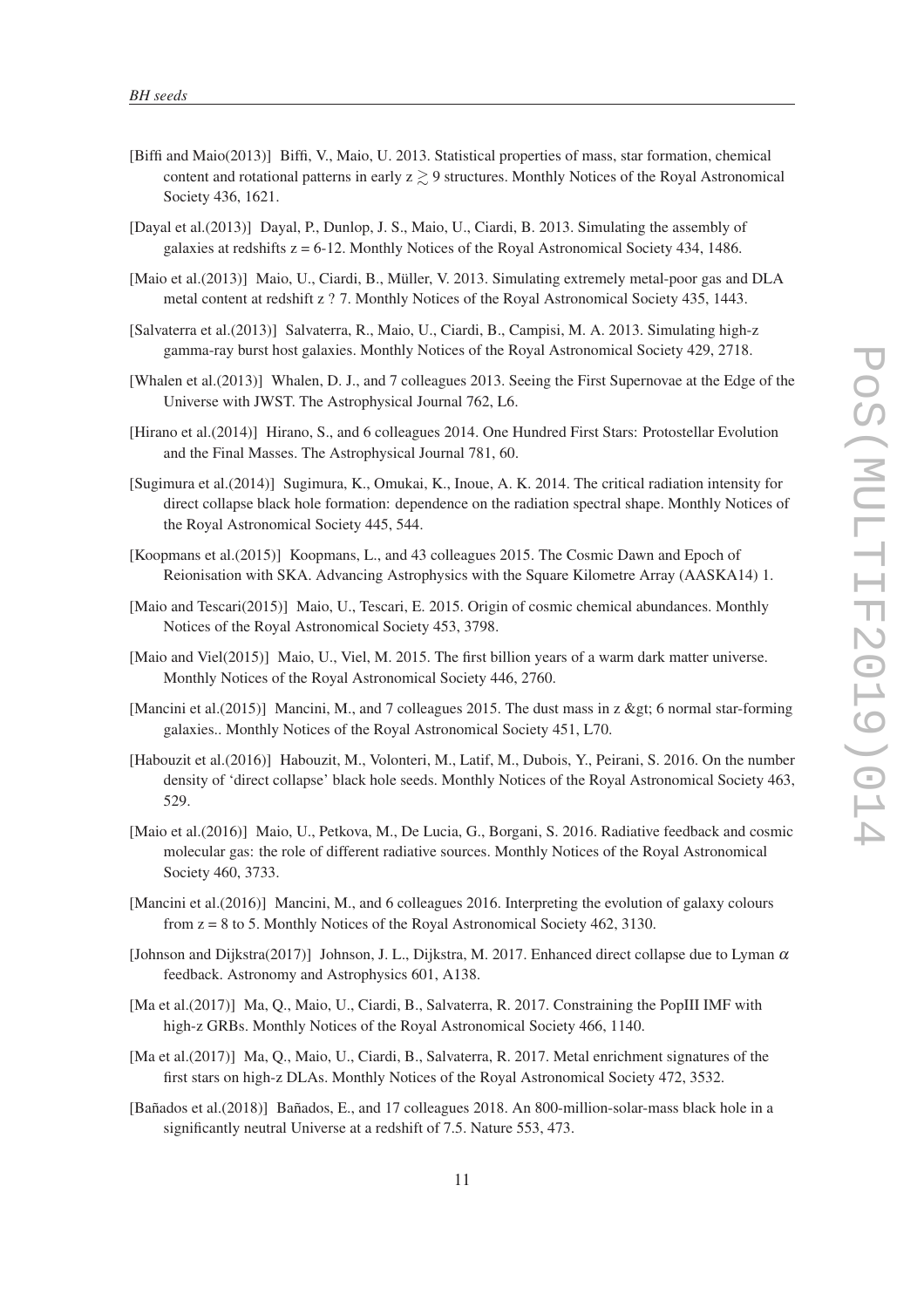- [Dolgov(2018)] Dolgov, A. D. 2018. Massive and supermassive black holes in the contemporary and early Universe and problems in cosmology and astrophysics. Physics Uspekhi 61, 115.
- [Valiante et al.(2018)] Valiante, R., Schneider, R., Graziani, L., Zappacosta, L. 2018. Chasing the observational signatures of seed black holes at  $z \> z$ ; candidate statistics. Monthly Notices of the Royal Astronomical Society 474, 3825.
- [Belotsky et al.(2019)] Belotsky, K. M., and 9 colleagues 2019. Clusters of Primordial Black Holes. European Physical Journal C 79, 246.
- [Haiman et al.(2019)] Haiman, Z., and 20 colleagues 2019. Electromagnetic Window into the Dawn of Black Holes. Bulletin of the American Astronomical Society 51, 557.
- [Maio et al.(2019)] Maio, U., Borgani, S., Ciardi, B., Petkova, M. 2019. The seeds of supermassive black holes and the role of local radiation and metal spreading. Publications of the Astronomical Society of Australia 36, e020.
- [Natarajan et al.(2019)] Natarajan, P., and 16 colleagues 2019. Disentangling nature from nurture: tracing the origin of seed black holes. Bulletin of the American Astronomical Society 51, 73.
- [Graziani et al.(2019)] Graziani, L., Maselli, A., Maio, U. 2019. UV background fluctuations traced by metal ions at  $z \approx 3$ . Monthly Notices of the Royal Astronomical Society 482, L112.
- [Hutter et al.(2019)] Hutter, A., and 28 colleagues 2019. A proposal to exploit galaxy-21cm synergies to shed light on the Epoch of Reionization. Bulletin of the American Astronomical Society 51, 57.
- [Buchner et al.(2019)] Buchner, J., Treister, E., Bauer, F. E., Sartori, L. F., Schawinski, K. 2019. On the Prevalence of Supermassive Black Holes over Cosmic Time. The Astrophysical Journal 874, 117.
- [Zackrisson et al.(2019)] Zackrisson, E., and 18 colleagues 2019. Bubble mapping with the Square Kilometer Array - I. Detecting galaxies with Euclid, JWST, WFIRST and ELT within ionized bubbles in the intergalactic medium at  $z\>gt;t$ . arXiv e-prints arXiv:1905.00437.

#### DISCUSSION

ANDREA SANTANGELO: How the scenario for SMBH formation would change if predictions about the existence of primordial BH is taken into account?

ANSWER: small primordial BHs should merge to form larger BHs, however they might not have enough time to coalesce and grow to the desired masses by redshift  $z \sim 7$ . Mechanisms of very massive (even supermassive) primordial BH formation in the very early universe have been proposed [Dolgov and Silk(1993), Dolgov(2018)], but this is still a debated issue.

WOLFGANG KUNDT: You treat your SMBHs as stationary objects. Why are you permitted to ignore their rapid growth via accretion?

ANSWER: We strictly focus on the early phases of SMBH formation. The processes related to the following accretion and growth episodes are complex issues that lie beyond the scope of this work.